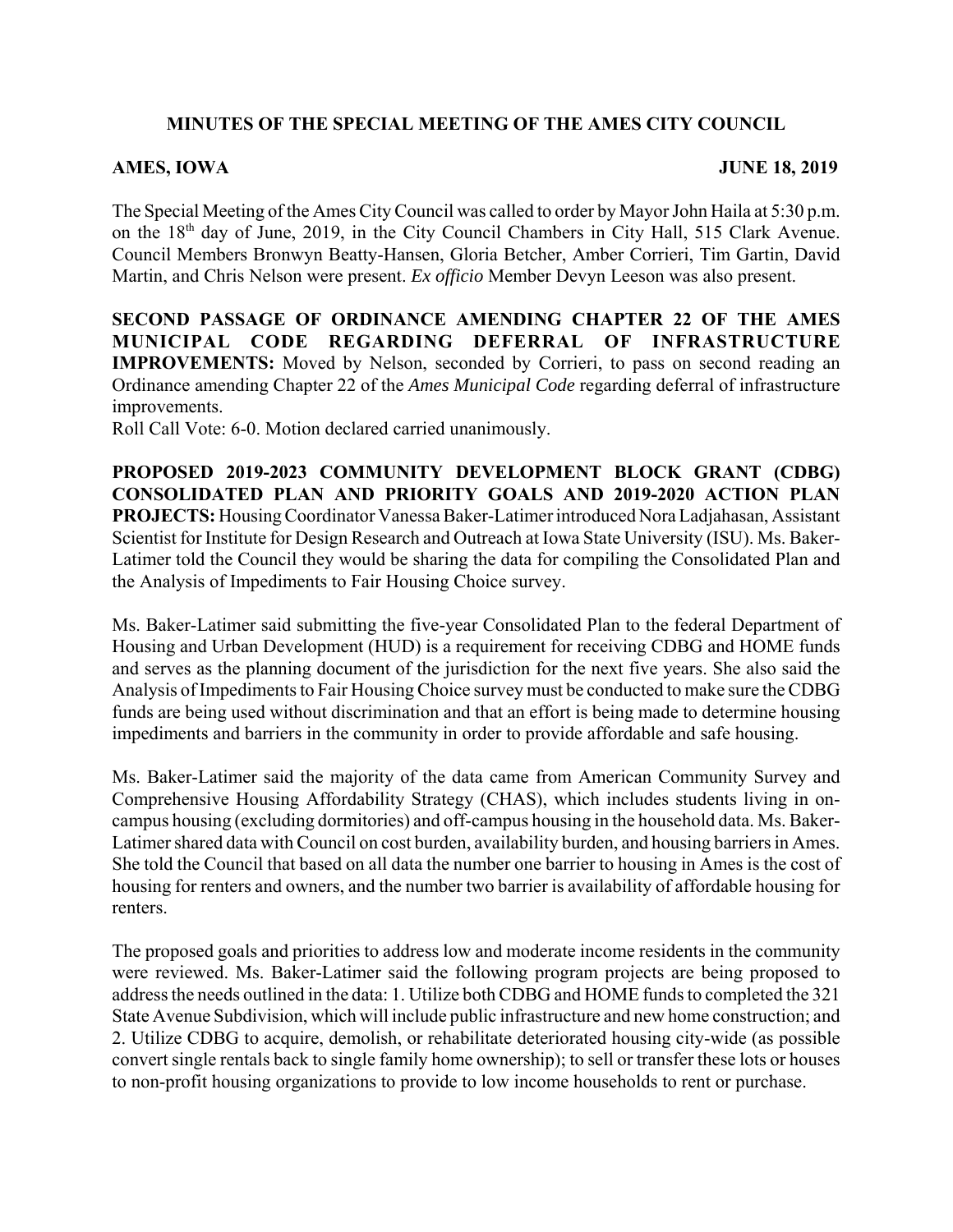Mr. Leeson asked what the City is doing about accessibility inside homes. Ms. Baker-Latimer said funds cannot be used to do accessibility modifications in rental housing, but in owner-occupied units CDBG funds have been used to move laundry to the main floor and build ramps. Member Gartin said it would be nice to have data for another university population. He said the student numbers can distort the data, and it would also be helpful to compare Ames to communities without the student population.

Mayor Haila said many renters have affordability challenges and asked if there has been thought toward building new subsidized rental properties. Ms. Baker-Latimer said HOME funds can be used for building rental housing.

Moved by Martin, seconded by Betcher, to change the second program project of the Annual Action Plan to: Utilize CDBG and/or HOME funds to acquire, demolish, or rehabilitate deteriorated housing city-wide (as possible convert single rentals back to single family home ownership); to sell or transfer these lots or houses to non-profit housing organizations to provide to low income households to rent or purchase.

Vote on Motion: 6-0. Motion declared carried unanimously.

Moved by Nelson, seconded by Gartin to adopt RESOLUTION NO. 19-287 approving the goals and priorities for the 2019-2023 proposed five-year Consolidated Plan and the 2019-2020 Annual Action Plan projects in connection with the City's CDBG program as amended. Roll Call Vote: 6-0. Motion declared carried unanimously.

**RENTAL HOUSING REGULATIONS:** Mayor Haila said the purpose of the discussion is to evaluate specific aspects of rental housing, not a whole scale review.

Building Official Sara Van Meeteren discussed the recent legislative change made at the State level that invalidated the City's rental concentration cap standards. She said the topics Council has discussed or entertained regarding rental housing over the last years are listed in the Staff Report. She highlighted concerns under the issues of Quality of Life, Health, and Safety; Reducing the Intensity of Rentals; Incentivizing Conversion of Rentals to Owner-Occupied Dwellings; and Occupancy Limitations.

Member Betcher asked about the legal decision regarding expansion or intensification of rooms in a home. Ms. Van Meeteren said in a current non-conforming structure, the decision determined that adding bedrooms increased the intensity. City Attorney Mark Lambert said the ordinance was changed to reflect that court decision. Mr. Leeson asked about mold in a rental property as a responsibility of the landlord. Ms. Van Meeteren said a tenant complaint process is in place, and a tenant can file a complaint with the Inspections Division. She said the Rental Code doesn't specifically name mold, but does discuss sanitation. She said the Inspections Division is happy to facilitate a conversation, and if a property is not in compliance the City can issue a citation. Mr. Leeson said he has heard of a mold situation that was not remedied. Ms. Van Meeteren said there's always a cause, and that cause can be found. Mr. Leeson asked about vermin problems. Ms. Van Meeteren said the code language is very clear about when it is the landlord's or tenant's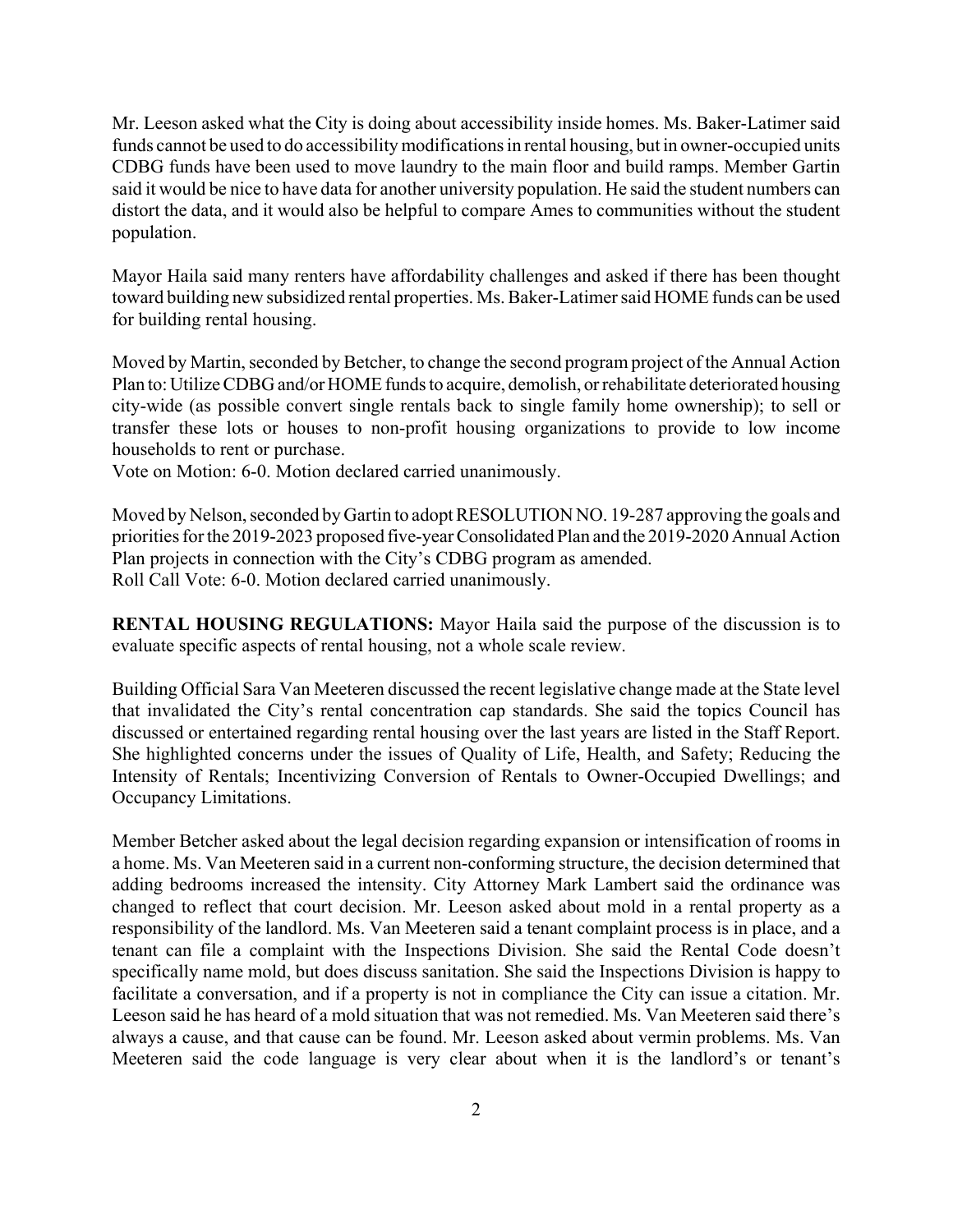responsibility to take care of those issues.

Member Martin asked about the Assessor's definition of bedrooms and if it would be a difficult transition to match the definitions. Ms. Van Meeteren said it could be difficult as the Assessor's office counts egress windows but does not measure them, and can count a bedroom with a lower ceiling that would not be approved by the Rental Code. Member Gartin said the legislature made it clear that it didn't want to see a rental concentration cap, and asked for help in lessons during the legislative session. City Attorney Mark Lambert said much of the debate was around property owners being able to do what they want with their property. Member Gartin said if the Council tried to create spatial separation, it starts to feel like a rental cap. Mayor Haila said property rights was a big issue, and on more than one occasion an Iowa Representative suggested passing more ordinances to enforce issues that exist such as parking. Discussion ensued regarding new rental properties.

Mr. Schainker noted that an email from the South Campus Area Neighborhood (SCAN) was received, and that it was incorporated into the staff report.

Leslie Kawaler, 2121 Hughes Street, Ames, said the SCAN neighborhood has been dealt a double blow. She said there is an imbalance of owner-occupied and rental properties and some sort of special designation must be maintained going forward to recognize challenges these neighborhoods face. She said the most important item is the number of renters in a dwelling, and that the simplest fix would be to return the occupancy maximum to three adults, no matter the size of the property. She said families are priced out of their neighborhood because of the number of renters paying rent in the homes.

Barbara Pleasants, 516 Lynn Avenue, Ames, said using the bedroom number for determining occupancy is a crucial issue. She said occupancy should be limited to three or determined by number of bedrooms as of January 1, 2018 and frozen there. She said in the absence of a cap they will see an increase of four and five bedroom houses. She said the number of bedrooms should be determined by the Assessor and the most essential goal is to limit the increase of rental properties.

Nancy Marion, 2226 Jensen Avenue, Ames, said the number one concern is affordable housing. She said a single family home cannot be built under \$275,000. She said the older housing stock is needed for rentals. She said if new rental codes are enacted, complying with new requirements is going to increase rent. She said if LOCs are not transferable, rents will go up and if Council denies vacation homes, that will push short stay costs up. Ms. Marion said prohibiting roomers does not help those that are hurting financially.

Member Gartin said the public can email the Mayor and City Council with comments any time.

Ryan Houck, 65697 190<sup>th</sup> Street, Nevada, said data shows transient guests are coming to see people in Ames. He said there was not an Airbnb available during graduation weekend in Ames. He said no one has talked badly about Airbnb properties in Ames. He said they bought a property for \$105,000 and invested in it, and made it into something they are very proud of. He said he does not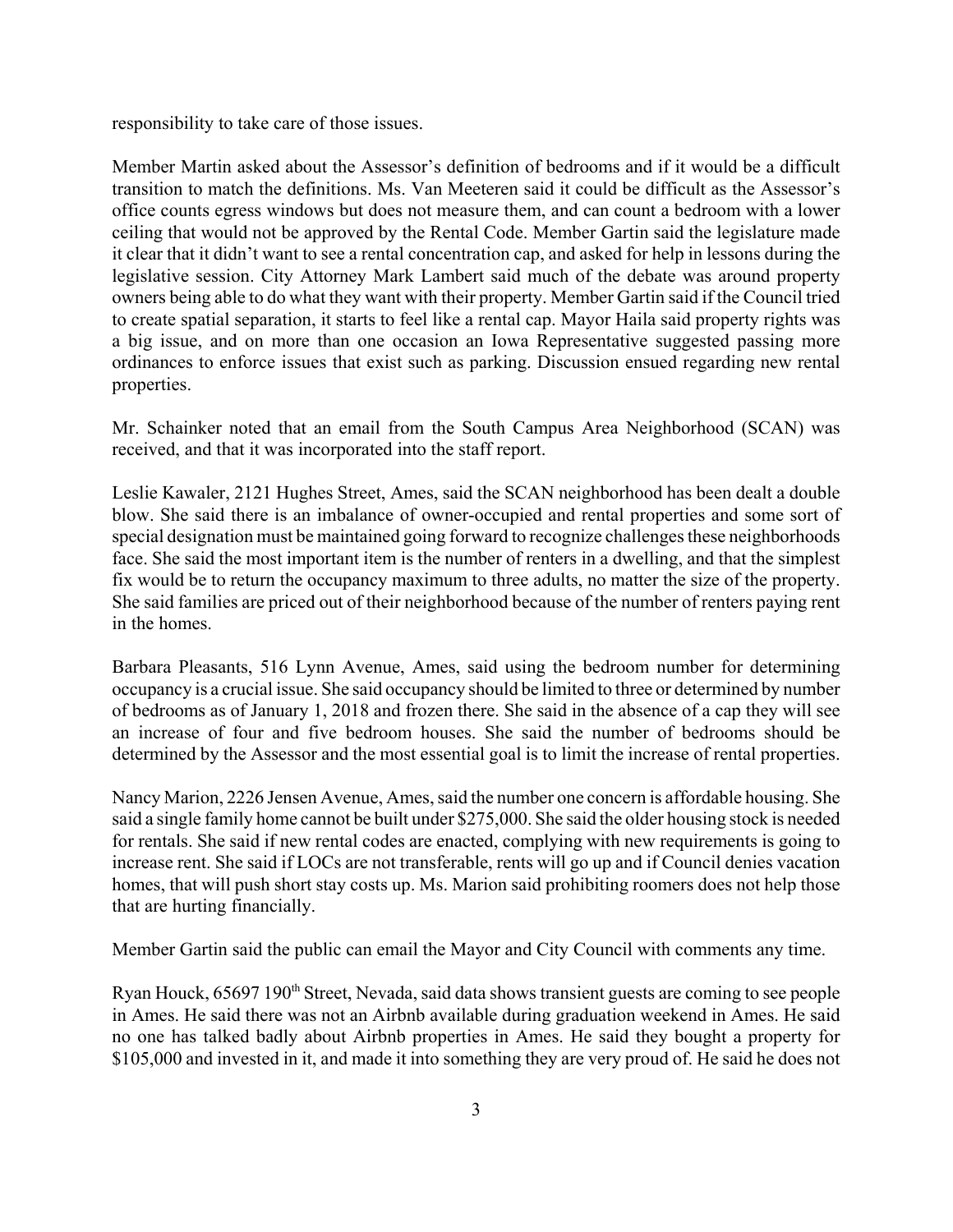support option 2, but would be in favor of the other options.

Paul Attema, 229 S. Russell Avenue, Ames, said he is a property owner and has rented two bedrooms of his four bedroom home, which provided income for mold treatment and a new roof. He said without the owner-occupied rental option, those improvements would not have been made. He said there is accountability in place with owner-occupied rental housing. He asked the Council to continue to allow owner-occupied rentals.

Paul Livingston, 1926 George Allen Avenue, Ames, said he has had the pleasure of representing sellers in areas near campus that want to sell to owner-occupied buyers, sellers that don't care and want the highest price, and buyers that want an investment property. He said he's about the individual and their rights. He said concerning occupancy limitations, a number of those restrictions are restrictions on improvements to the property, and provide the owner terrible restrictions on things that would otherwise be legal. He said it's offensive to limit students even though it isn't a protected class. He said basic property rights should be afforded to any owner.

Sarah Conroy, 840 Brookridge Avenue, Ames, said she is in favor of proactively making sure landlords are good landlords. She said it is illegal for a landlord to punish a tenant for things like noise.

Nancy Johnston, 1147 295<sup>th</sup> Street, State Center, said she owned a property on Donald Street and was going to sell to her daughter. She said when her daughter moved, she wasn't aware of the actions taking place, and so did not register the property as a rental and the home sat empty for a year. She said a young family would have been perfect for the home. She said she believes specifying rental limits by neighborhood is discriminatory and diverse neighborhoods are a good thing for the community.

Mayor Haila closed public input.

Member Gartin asked if Realtors or landlords would like to speak to limiting tenants to square footage of the house.

Mayor Haila opened public input.

Mary Warren, 3121 Maplewood Road, Ames, said she owns rental property in Ames and feels the Council should move on, and wait to see if there are issues. She said she would like to see an owneroccupied ordinance for life, health, and safety issues.

Nancy Marion, 2226 Jensen Avenue, Ames, said she believes Realtors in her group would be happy to sit down to discuss some questions. She said a LOC should be required in any situation where there is a roomer, nuisance remediation classes for landlords and renters could be offered, and rent abatement is a good option for a landlord that will not rectify a situation.

Luke Jensen, 2519 Chamberlain Street, Ames, said to his knowledge, the members of the Central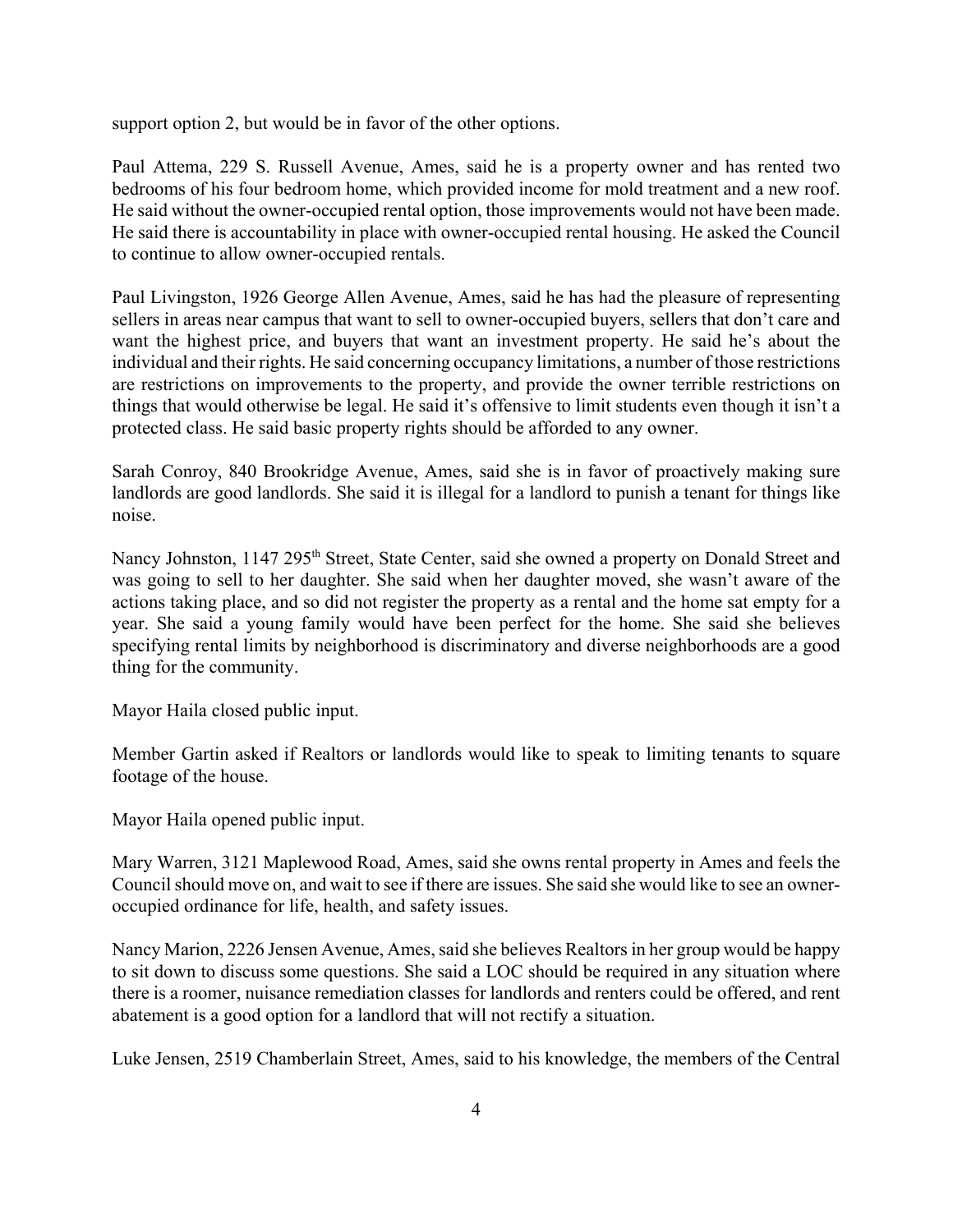Iowa Board of Realtors have not been invited to participate in dialogue outside of a City Council meeting. He extended the invitation to SCAN members and Council members to discuss some of the issues.

Paul Attema, 229 S. Russell Avenue, Ames, said he had two renters and received a temporary LOC.

Mayor Haila closed public input.

Member Gartin asked about next steps. Mayor Haila said staff is looking for direction from Council. He said no one has asked Council to meet regarding this topic as Luke Jensen has, and that is an option for Council. Discussion ensued.

Member Martin asked about rent abatement. Ms. Van Meeteren said Iowa City has used this four times so far in instances where property owners are not registering their properties. She said this would be a good tool in the instances where Inspections cannot locate or get in touch with a landlord. Mr. Martin said he is in favor of rent abatement for properties that are not registered. Mr. Lambert said tenants are not responsible for rent in certain situations. He said a City ordinance would allow the Housing Official to issue the abatement. The Iowa City Code section was reviewed.

Ms. Beatty-Hansen said holding owners responsible for the standards already in place seems like the issue with the most consensus.

Moved by Beatty-Hansen, seconded by Betcher, to direct staff to bring ideas back to Council on how to hold owners responsible for nuisance issues.

City Manager Steve Schainker asked if a tiered system is desired. It was noted the concepts in the staff report (suspending or revoking LOCs after repeated violations, tiered fee system (increase rental fees when violations increase, and issue longer LOCs for those in compliance) should be used as a starting point.

Ms. Corrieri said Council should keep in mind input from staff and the public regarding the eviction process.

Discussion ensued regarding owner and renter violations. Ms. Van Meeteren said there is a difference between criminal and civil violations. She said noise violations are criminal violations to the resident/tenant and garbage can issues are worked out with the owner of the property.

Vote on Motion: 6-0. Motion declared carried unanimously.

Moved by Gartin, seconded by Beatty-Hansen, to direct staff to bring ideas regarding prohibiting or restricting the addition of off-street parking. Motion withdrawn.

Moved by Gartin, seconded by Betcher, to ask staff to come back with proposals with respect to making illegal rentals ineligible to receive a LOC for a substantial period of time.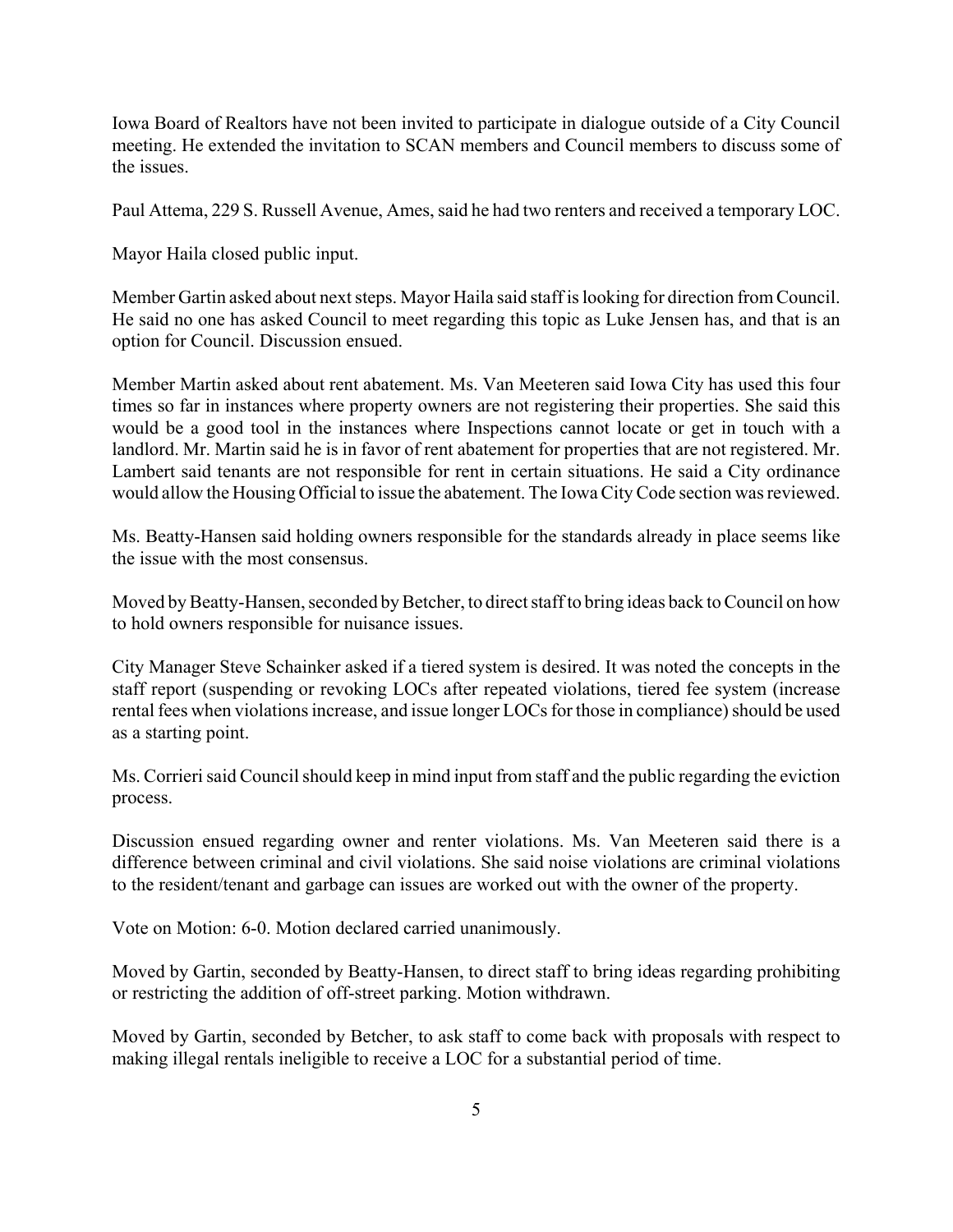Vote on Motion: 6-0. Motion declared carried unanimously.

Moved by Martin, seconded by Beatty-Hansen, to ask staff for proposals on implementing rent abatement for unregistered rental properties and other serious non-compliance issues.

It was noted that the Iowa City language could be a starting point.

Vote on Motion: 6-0. Motion declared carried unanimously.

Member Nelson discussed off-street parking and said he would like to see a limit to adding more. Ms. Van Meeteren reviewed the parking limitations. Mayor Haila asked about off-street parking requirements. Ms. Van Meeteren said current gravel can remain if maintained and brand new rentals have to have a minimum of two paved spaces. Member Martin said a street being clogged with cars is a separate issue than limited occupants. He suggested a resident parking permit pilot program as an experiment that could address clogged streets by creating a system to give each property so many tags for street parking.

Discussion ensued on porches. Ms. Betcher said using porches to create an additional bedroom has been a problem in the past.

Mayor Haila said the Code does not specifically mention mold, as brought up by Mr. Leeson. Ms. Van Meeteren said it is required that units be maintained in a clean and sanitary manner.

Member Martin said the roomer exception to requiring an LOC is you can have one roomer without meeting the Rental Code standards. He said the current law allows a first degree relative to be living in the home with a roommate. Discussion ensued.

Moved by Martin, seconded by Betcher, for staff to bring a proposal removing the consanguinity clause.

Vote on Motion: 4-2. Voting aye: Beatty-Hansen, Betcher, Corrieri, Martin. Voting nay: Gartin, Nelson. Motion declared carried.

Discussion ensued regarding code requirements for new rentals.

Ms. Beatty-Hansen said she received a suggestion about a minimum energy efficiency standard for rental properties.

Member Gartin said he received an email from Ames Rental Association regarding the number of tenants allowed. Discussion ensued regarding occupancy and adding bedrooms. Ms. Betcher verified near campus neighborhoods are still part of the Code. Mr. Lambert concurred, and said Council defined near campus neighborhoods with a resolution and map.

Moved by Beatty-Hansen, seconded by Corrieri, to ask staff to bring back an option to freeze the number of bedrooms on all properties, rental and owner-occupied, in the near campus neighborhoods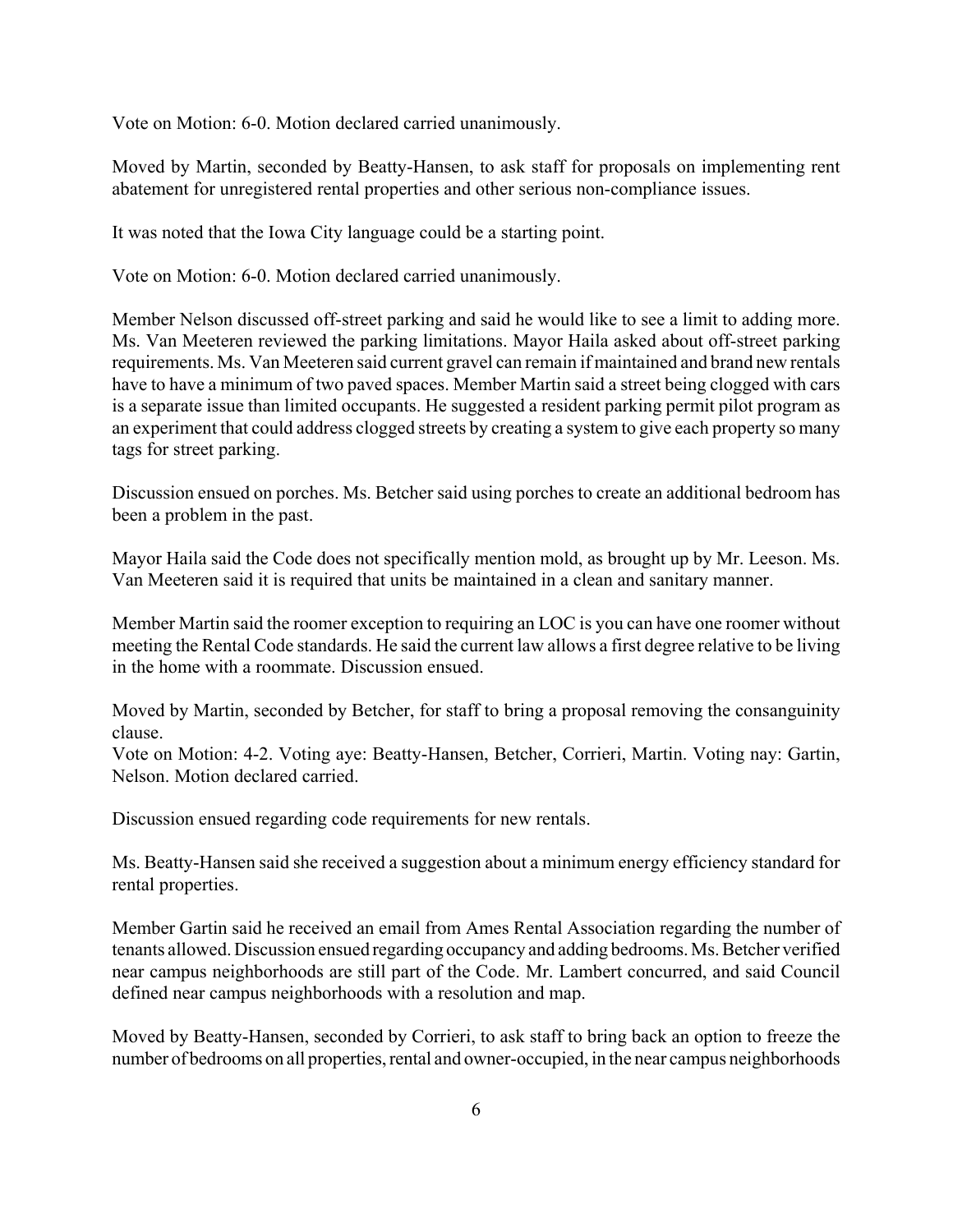as of January 1, 2018.

Discussion ensued regarding bedroom count by the Assessor and the Inspections Division. It was noted that the Assessor's numbers will be used for owner-occupied homes. Member Martin said for rental properties the City has bedroom numbers. Member Gartin said he has some concerns on this regarding property owner rights.

Vote on Motion: 6-0. Motion declared carried unanimously.

Member Gartin asked if more attention is needed on the disparity in bedroom count between the Assessor's Office and the Inspections Division and asked what the value is for changing the bedroom definition to match the Assessor's. Ms. Van Meeteren said it would be messy. She said there is a home listed as a four bedroom by the Assessor, but the fourth bedroom has a low ceiling that would not satisfy the Rental Code, so no one can legally sleep in that room. Member Gartin said holding off on the discussion is fine, but if there's certainty that can be created, it could be a benefit.

Member Martin said there is a standing request that Council receive updates on LOC's for particular neighborhoods.

Moved by Martin, seconded by Beatty-Hansen, to stop requiring reports on LOCs by neighborhood. Vote on Motion: 6-0. Motion declared carried unanimously.

Mayor Haila asked how long it will take staff to craft these options as directed. He said he desires a draft ordinance based on staff's interpretation be presented to Council, then a two-week comment period, and then the Ordinance will be brought back to Council for discussion, to receive public comment, and be finalized. He said when it comes to Council the next time, it will be for first reading.

Member Gartin said this isn't a comprehensive plan, and it could be that Council decides to back off on some of the content requested. Planning and Housing Director Kelly Diekmann asked for clarification on public comment. Mayor Haila said the first time the Ordinance should be presented to Council with no public comment, then two weeks allowed for receiving comments, then be on an agenda for Council discussion and public input. He said when it comes to Council the next time, it will be for first reading and public input will be allowed at that meeting.

Member Nelson asked when Council will discuss vacation rentals. It was noted that no further information from staff is needed on vacation rentals, but the topic will be placed on the agenda for Council discussion at the same meeting Council first receives the draft ordinance changes on rental housing regulations.

**DISPOSITION OF COMMUNICATIONS TO COUNCIL:** The communication provided to Council was for informational purposes only.

## **COUNCIL COMMENTS:**